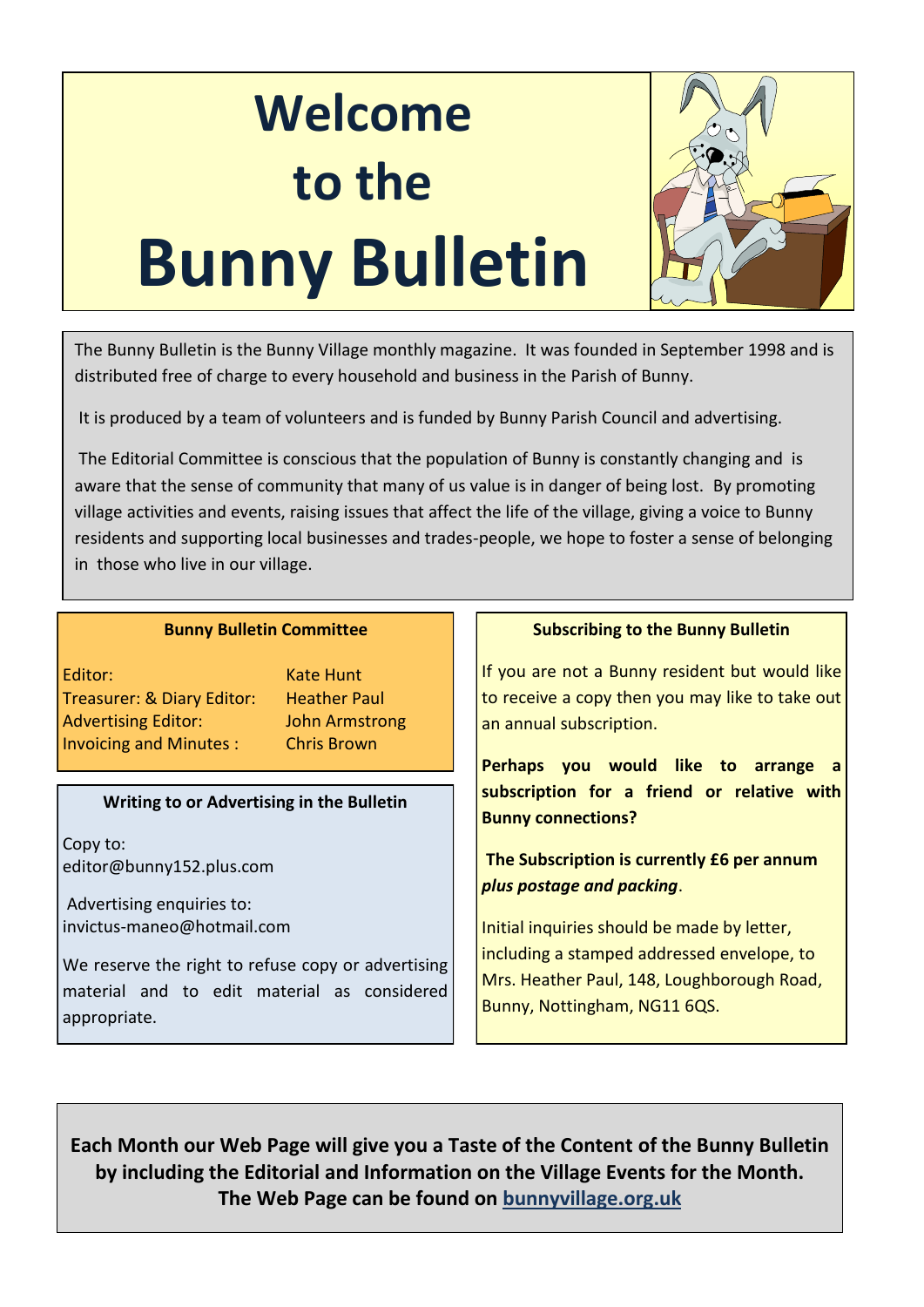### **EDITORIAL FOR DECEMBER 2009**



First of all, cast your eyes to the left. Our new advertiser, Mascari Kitchens is based in Ruddington, and with Bunny connections. Their showroom is certainly worth a visit if you are thinking of treating yourself to a kitchen makeover.

For those of you who receive the Bulletin by post, the late delivery of the magazine last month was a result of the postal strike and not any deficiency on our part.

That out of the way, let me tell you that Tony the Bedman is developing his talents as a radio DJ at QMC and is appealing for volunteer visitors and potential DJs to contact him (p 38).

Next, get out your diary and, as you work your way through the Bulletin, make a note of what is going on locally in December. There are Concerts, Christmas Fairs, a Christmas Tree Festival, our Village Supper at the Rancliffe, Christingle, Carol Services, and Christmas Tree Lighting plus mulled wine and mince pies, and all within the Bunny, Ruddington, Keyworth triangle (and no parking problems!).

You will also see that, on January 23rd, there is a Wine Workshop in the Church (page 19). This is the next fund-raising event by the Church and, because of its nature, the numbers are limited. Tickets are not on sale until November 27th (at the Open Morning in the Church, when there are other things going on as well - see page 35 - so worth dropping in ).

Finally, Reverend Margaret has an excellent Christmas Cake recipe for you on page 18. She is determined that you have a jolly time. M & S eat your heart out!

Best wishes to you all for a happy and peaceful Christmas.

**Kate**

**editor@bunny152.plus.com**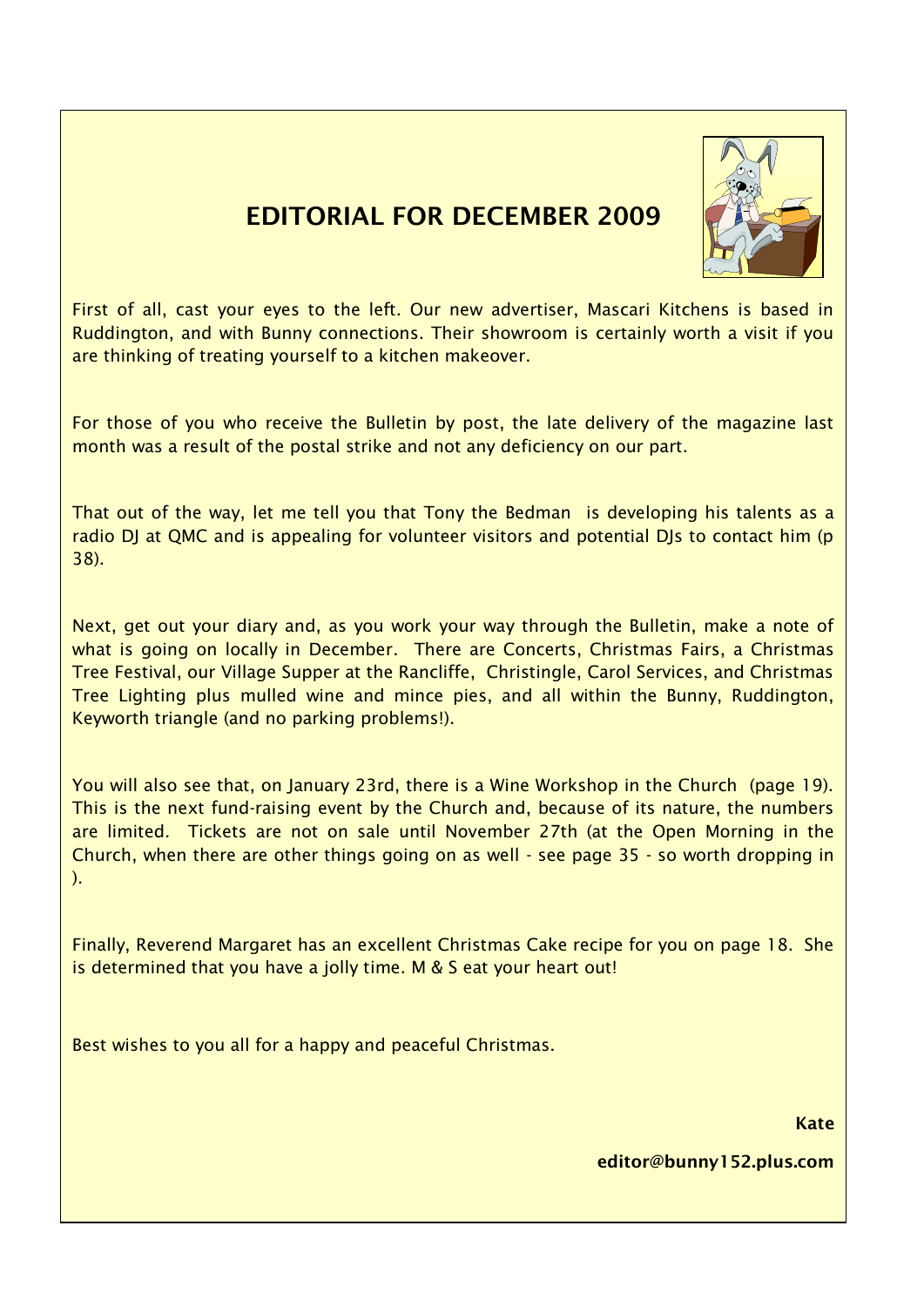### **Village Events December 2009**



**Bunny CE Primary School PTA** 

# Christmas Fayre ಾ 2009 ಕ್

CHRISTMAS GIFT IDEAS • FESTIVE REFRESHMENTS • TOMBOLA • CAKES CHILDREN'S CRAFTS . LUCKY DIP . CHRISTMAS CARDS . JEWELLERY KITCHEN WARE . WREATHS & DECORATIONS . PRESERVES . GAMES

**Bunny Village Hall** Saturday 5th December Ipm - 5pm Admission: Adults £1 - Children Free



### BUNNY WOOD CHRISTMAS LOG SALE

Sunday December 20th 10.30am – 3.30pm Logs from £2.50 per bag.

Please use the car park at the A60 entrance to the wood.

**Please Note!** The next volunteersrun sale is on November 21<sup>st</sup> 2010, and there will only be this one sale of logs from the wood next year. You can still order logs – ring 0115 937 4906 to find out how.

# *Christmas in Bunny Village*

# *Sunday December 13th*

### *Bunny Church*

*Christingle Service at 4.00 p.m.* 

**The special candle-lit celebration for children that welcomes the whole community.** 

## *Bunny Village Hall*

### *Christmas Tree Lighting 5.00 p.m.*

**Join us outside the Village Hall, after Christingle, for the lighting of the Christmas Tree, a Carol or two, and then Mulled Wine and Mince Pies in the Village Hall!**

# *Sunday December 20th Bunny Church*

### *Carol Service at 4.00 p.m.*

**We hope you will come to our traditionalfamily service. Afterwards , Santa will be joining us in church for tea, coffee and mince pies! He will NOT be bringing presents!**

### *Santa Makes an Early Visit to Bunny*

**Starting from outside the church, on Church Street, after the Carol Service. Santa will betouring Bunny, on the Rotary Christmas Float, with Christmas Carols and a collecting tin to raise funds for the Neo-natal Unit at QMC and Bunny Church**